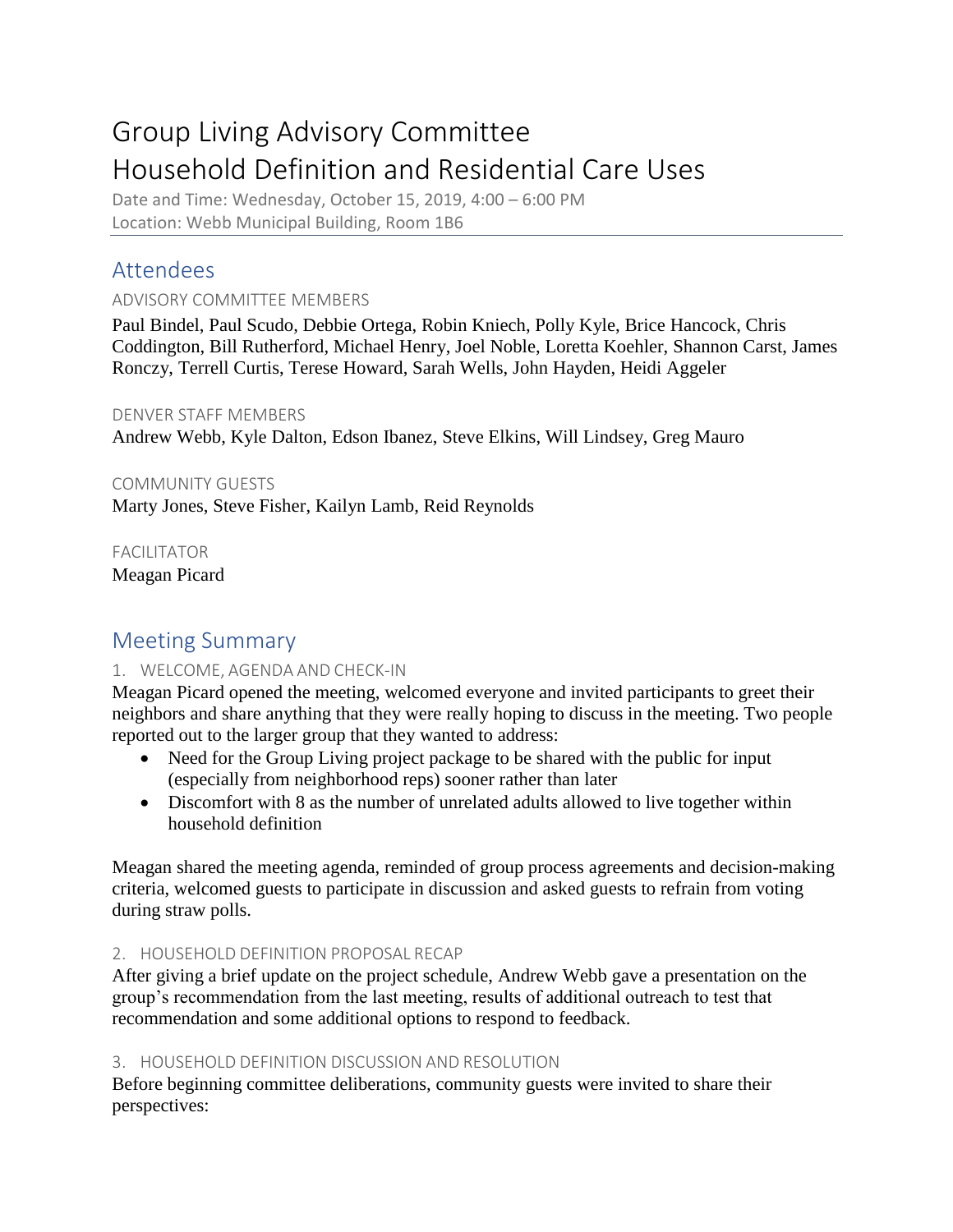- Old San Rafael neighborhood reps expressed concerns about the makeup of the GLAC, saying that not enough outreach has been done on the Group Living topics and that this is important to Five Points and other neighborhoods that have been disproportionately affected by years of Denver policy. Andrew explained that broader public engagement is planned once the committee has developed its recommendations and that outreach to RNOs and other groups has been occurring along the way.
- Another guest asked: How would Code Enforcement issues be addressed under this new household definition? Would the owner of the property be held responsible? All the unrelated tenants?
	- o Andrew explained that the current system would stay in place to address Code Enforcement issues (noise, trash, weeds, etc.)

Committee discussion addressed several key issues:

- Limit of 8 preferred because it works with the Building/Fire code.
- Concern about unintended consequences related to residential care uses that may not be distinguishable if household definition includes up to 8 people. It was clarified that Residential Care would remain a separate use, but the number of 8 unrelated adults correlates with the City's definition for Small Res. Cares which can occur in residential areas of the City.
- Concern about sober living, which is not considered a Residential Care use unless medical or custodial care is being provided by employees on-site. It was clarified that neighborhoods' concern isn't about the type of people living in a home but the for-profit nature of some uses. A guest shared that neighborhoods would probably be more supportive of an SRO approach where operators must use the SRO property as their primary residence. One participant contended that sober living is a care use because it is about assisting those with a medical disorder, but it is generally understood to be a group of people committed to not drinking or using drugs and supporting each other in keeping that commitment while living together. Lack of understanding about Sober Living has made it a hot-button issue.
- Not for profit is included in the household definition and is not proposed to change. It was clarified that this does not mean a legal  $501(c)(3)$  entity.
- General preference among the group not to distinguish between related/unrelated. One person shared that they want to move away from a system where the government is supposed to police whether you are/are not unrelated to the people you live with, though another suggested that just because there are under 8 unrelated adults doesn't make it a household, saying that it is fundamentally different than a household of related people. Another felt that it seemed a bit nebulous to tie household to numbers, uses or relations and that it would make the most sense to set a number for all peoples and all uses.
- Concern about potential for unintended consequences related to trash and overcrowding. It was noted that this can happen now with a household of related people, but it has not. The group was reminded that the transitional housing/residential care group looked at this issue and found no significant complaints related to residences with more people.
- Question: What components of the Household definition can/can't the DZC regulate? Can't regulate all of the external effects of a new household definition (trash, noise, nuisance neighbors, etc.) Can regulate the number, so that should be the GLAC's focus.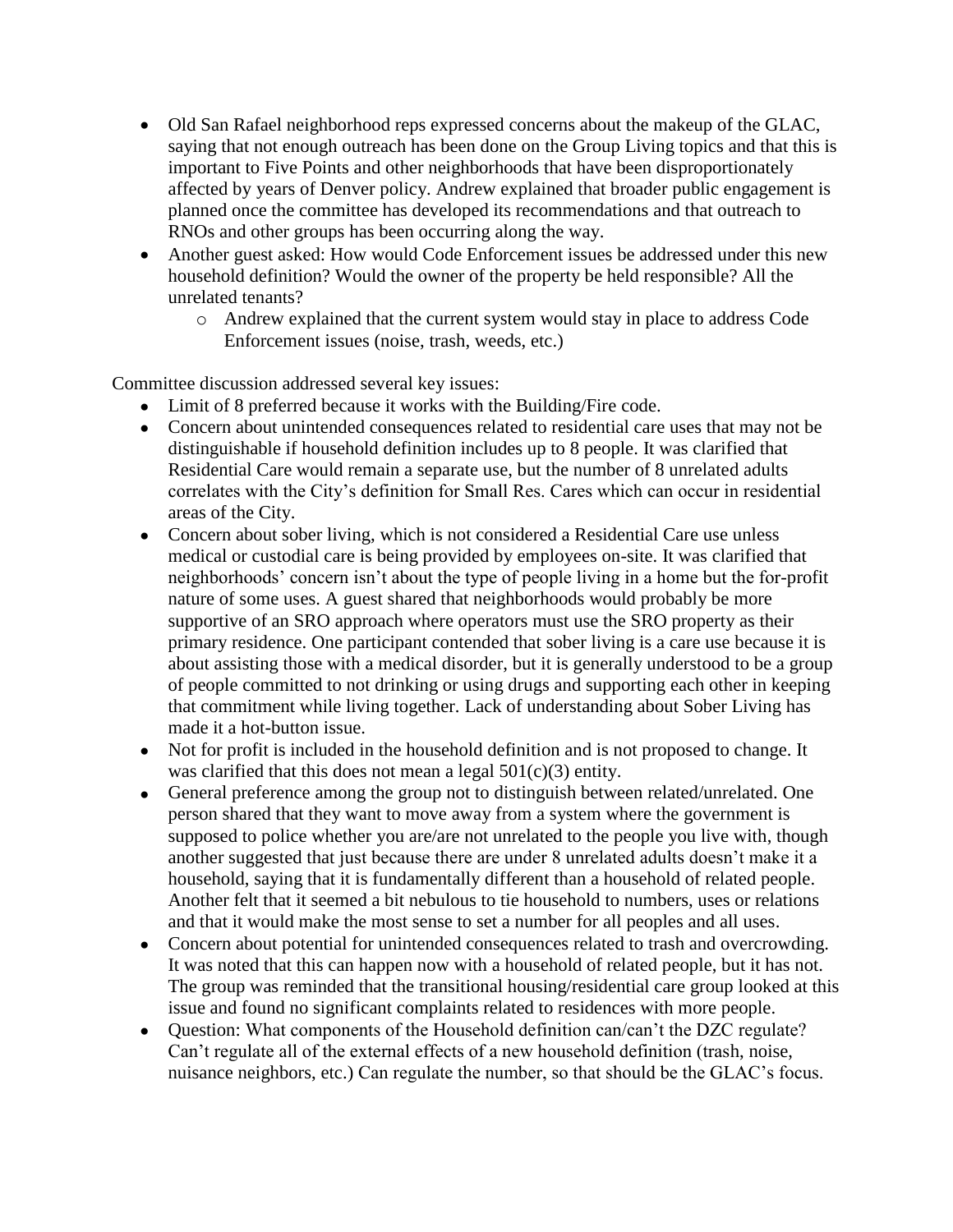A straw poll of committee members on the current proposal  $(8$  unrelated  $+$  unlimited related) revealed 3 committee members in opposition. Discussion followed to explore different options that could help the group to arrive at consensus. 16 of 17 members said they support recommending a household definition of 8 adults (no matter their relation) plus unlimited minor relatives in up to a 1600 sf structure, plus ability to add 1 adult per additional 200 sf) over 1600 sf. The one objector said that they did not want to hold up the committee so could live with the recommendation.

Related items to addressed in follow-up:

- It was recommended that the non-profit component of household definition be better explained to address community fears about properties being purchased by third parties to rent out.
- It was suggested that sober living shouldn't be able to fall under the recommended household definition. In current recommendation, sober living would be a household if 8 or fewer residents but group living or residential care if more than 8 (in 1600 sf structure).
- It was suggested that implications for boarding/rooming uses be reviewed.

### 4. RESIDENTIAL CARE STRATEGY

Andrew presented the proposed residential care updates and impacts on currently defined uses based on the recommended household definition. Concerns, ideas and other thoughts on the proposal were shared to help staff think about next steps in developing the approach to residential care in the DZC:

- Good to see a proposed spacing/density requirement for small residential care uses
- Some of these uses have licenses at the State level, and some of those uses defer to local zoning for regulation, potentially creating a loophole if only making reference to state regulations of care providers. Also, if the state regulations are wrong, it would be poor practice for the DZC to defer or reference state regulations.
- Concerned about stipulation for "at least 30 days", that distinction does not function well from an operational standpoint. Look at actual projects and get feedback from providers.
- New model of multi-use site that provides a range of services for those experiencing homelessness and transitioning into housing: If you have shelter and transitional on the same site how do spacing and density requirements apply? Andrew clarified that the approach allows for multiple uses on a site, but staff needs to do more work to clarify which spacing/density regulations would apply (if different regulations for providers that are co-located).
- Assisted Living/Hospice doesn't seem appropriate under the same Residential Care umbrella as Transitional Housing uses.
- Transitional definition should make the distinction about how a resident is allowed to stay until they hit a milestone/landmark that precipitates their ability to move on to a permanent housing solution, rather than using some timeframe for stay in the definition.
- Question: What are low intensity residential zone districts? Answer: SU, TU, RH zone districts. GLAC has indicated a desire that staff explore specific spacing and density regulations for Small Residential Care facilities that go beyond the current DZC institutionalization language. These are under consideration for low-intensity residential zone districts.